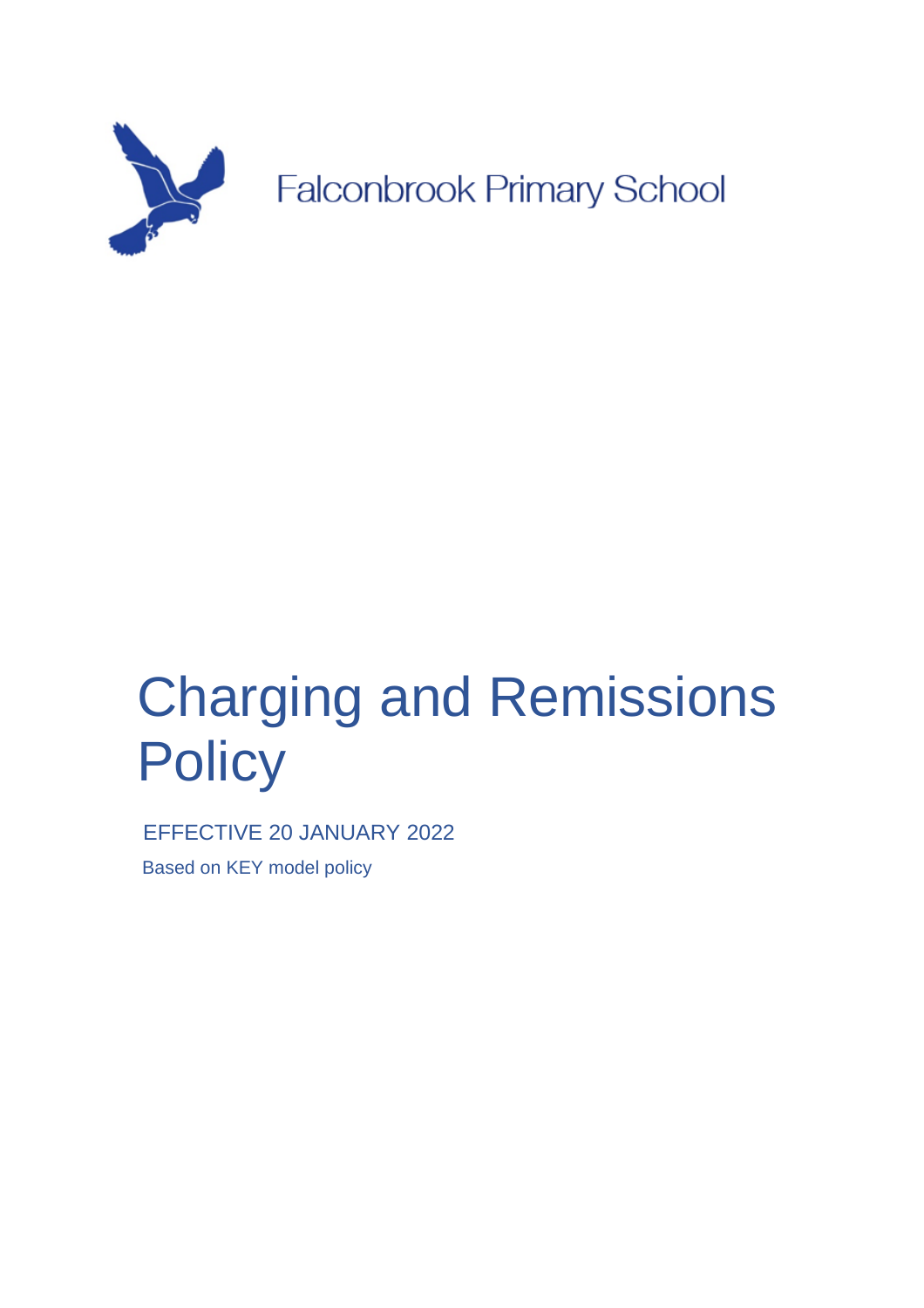# **Contents**

# **1. Aims**

<span id="page-1-0"></span>This plan is based on a model Accessibility Plan for schools on The Key for School Leaders.

Our school aims to:

- Have robust, clear processes in place for charging and remissions
- Clearly set out the types of activity that can be charged for and when charges will be made

# **2. Legislation and guidance**

<span id="page-1-1"></span>This policy is based on advice from the Department for Education (DfE) on charging for school [activities](https://www.gov.uk/government/publications/charging-for-school-activities) and [the Education Act 1996,](http://www.legislation.gov.uk/ukpga/1996/56/part/VI/chapter/III) sections 449-462 of which set out the law on charging for school activities in England.

# <span id="page-1-2"></span>**3. Definitions**

**Charge**: a fee payable for specifically defined activities

**Remission**: the cancellation of a charge which would normally be payable

# <span id="page-1-3"></span>**4. Roles and responsibilities**

#### **4.1 The governing board**

The governing board has overall responsibility for approving the charging and remissions policy but can delegate this to a committee, individual governors or the Head Teacher.

Responsibility for approving the charging and remissions policy has been delegated to the Resource Committee who also has overall responsibility for monitoring the implementation of this policy.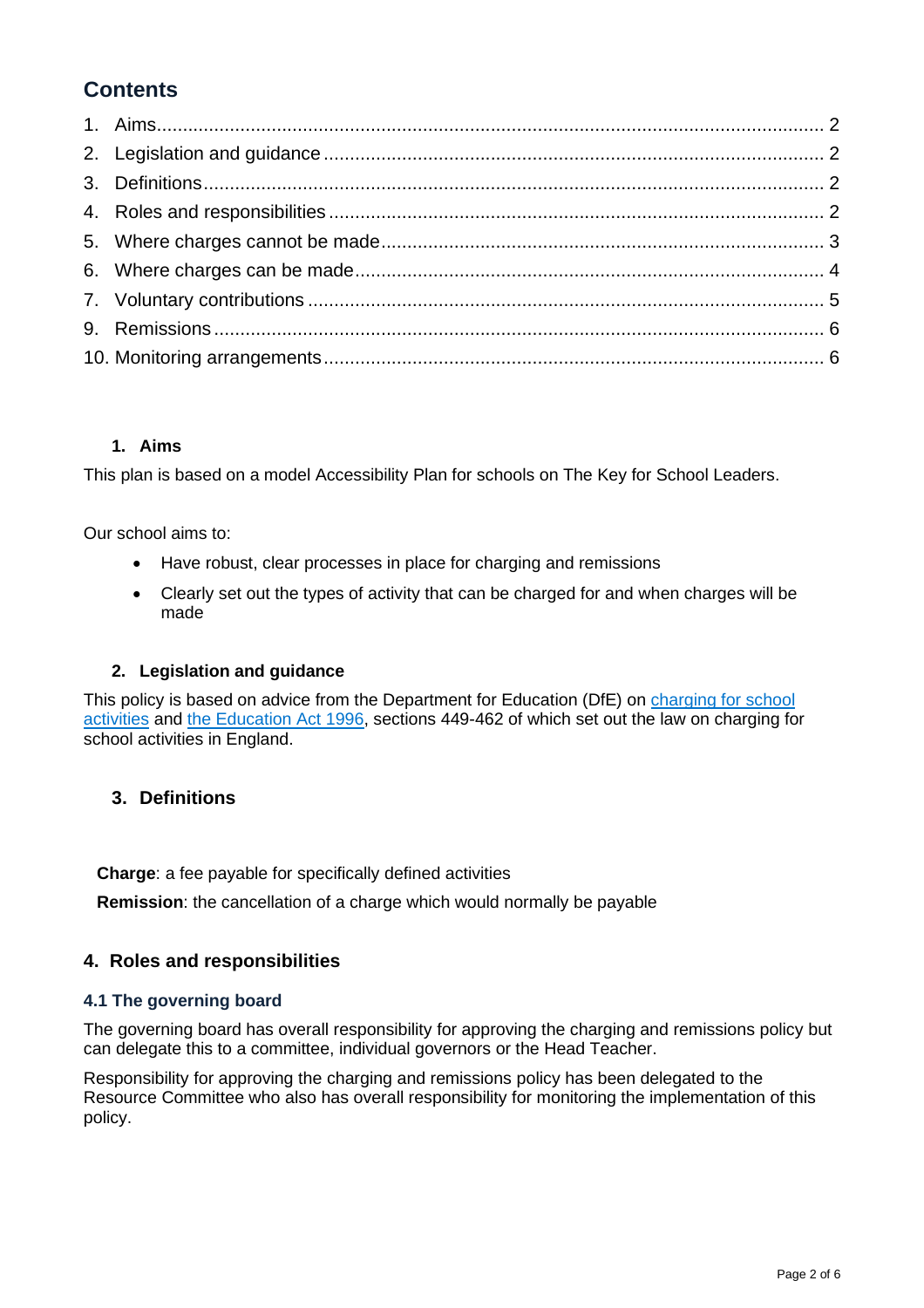## **4.2 Head Teachers**

The Head Teacher is responsible for ensuring staff are familiar with the charging and remissions policy, and that it is being applied consistently.

#### **4.3 Staff**

Staff are responsible for:

- Implementing the charging and remissions policy consistently
- Notifying the Head Teacher of any specific circumstances which they are unsure about or where they are not certain if the policy applies

The school will provide staff with appropriate training in relation to this policy and its implementation.

#### **4.4 Parents**

Parents are expected to notify staff or the Head Teacher of any concerns or queries regarding the charging and remissions policy.

#### <span id="page-2-0"></span>**5. Where charges cannot be made**

Below we set out what we **cannot** charge for:

#### **5.1 Education**

- Admission applications
- Education provided during school hours (including the supply of any materials, books, instruments or other equipment)
- Education provided outside school hours if it is part of:
	- o The national curriculum
	- $\circ$  A syllabus for a prescribed public examination that the pupil is being prepared for at the school
	- o Religious education
- Instrumental or vocal tuition, for pupils learning individually or in groups, unless the tuition is provided at the request of the pupil's parent
- Entry for a prescribed public examination if the pupil has been prepared for it at the school
- Examination re-sit(s) if the pupil is being prepared for the re-sit(s) at the school

#### **5.2 Transport**

- Transporting registered pupils to or from the school premises, where the local authority has a statutory obligation to provide transport
- Transporting registered pupils to other premises where the governing board or local authority has arranged for pupils to be educated
- Transport that enables a pupil to meet an examination requirement when he or she has been prepared for that examination at the school
- Transport provided in connection with an educational visit

#### **5.3 Residential visits**

• Education provided on any visit that takes place during school hours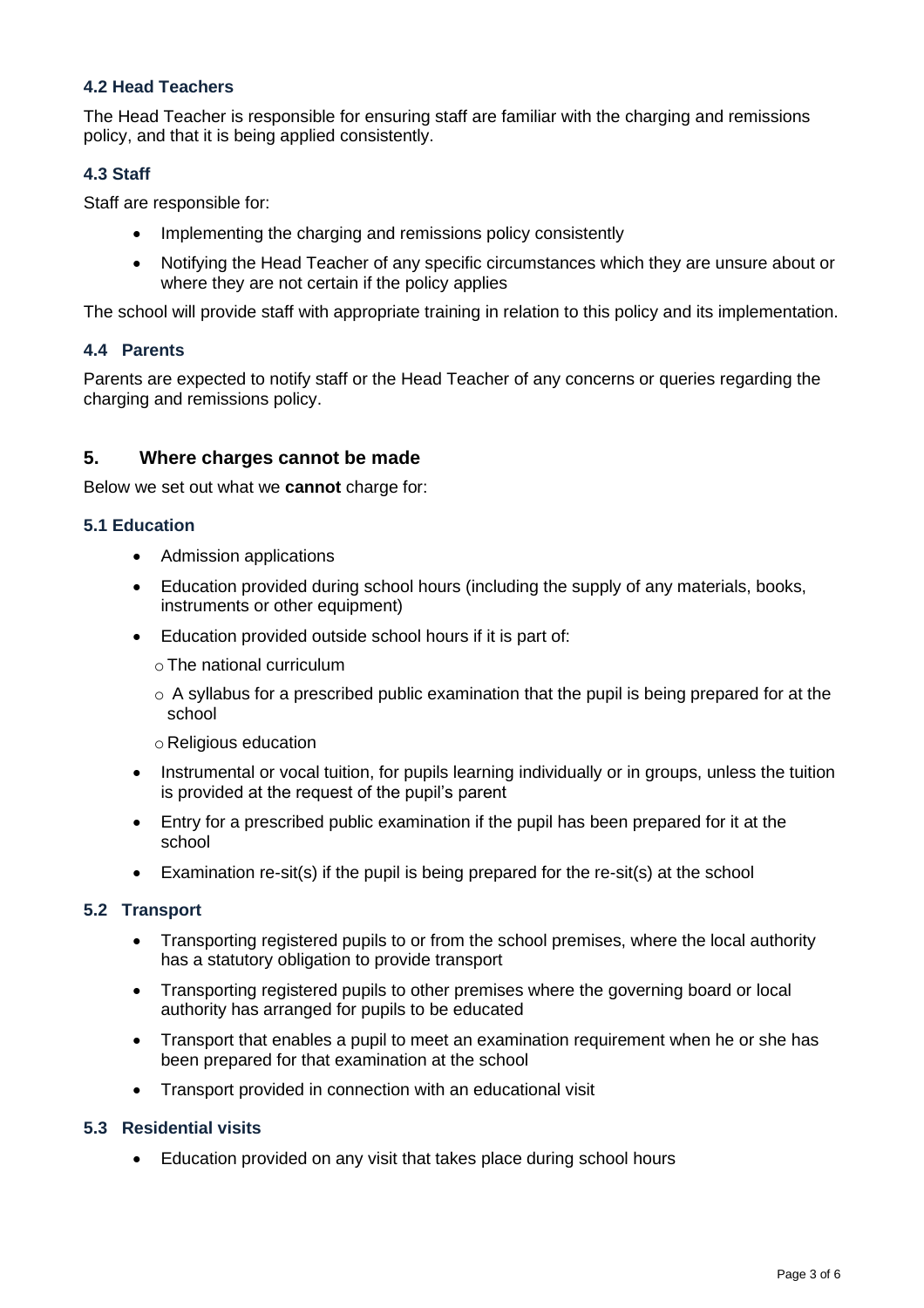- Education provided on any visit that takes place outside school hours if it is part of:
- The national curriculum
- A syllabus for a prescribed public examination that the pupil is being prepared for at the school
- Religious education
- Supply teachers to cover for those teachers who are absent from school accompanying pupils on a residential visit

#### <span id="page-3-0"></span>**6. Where charges can be made**

Below we set out what we **can** charge for:

#### **6.1 Education**

- Any materials, books, instruments or equipment, where the child's parent wishes him or her to own them
- Optional extras (see below)
- Music and vocal tuition, in limited circumstances
- Certain early years provision
- Community facilities

#### **6.2 Optional extras**

We are able to charge for activities known as 'optional extras'. In these cases, schools can charge for providing materials, books, instruments or equipment. The following are optional extras:

- Education provided outside of school time that is not part of:
	- o The national curriculum
	- o A syllabus for a prescribed public examination that the pupil is being prepared for at the school
	- o Religious education
- Examination entry fee(s) if the registered pupil has not been prepared for the examination(s) at the school
- Transport (other than transport that is required to take the pupil to school or to other premises where the local authority or governing board has arranged for the pupil to be provided with education)
- Board and lodging for a pupil on a residential visit
- Extended day services offered to pupils (such as breakfast clubs, after-school clubs, tea and supervised homework sessions)

When calculating the cost of optional extras, an amount may be included in relation to:

- Any materials, books, instruments or equipment provided in connection with the optional extra
- The cost of buildings and accommodation
- Non-teaching staff
- Teaching staff engaged under contracts for services purely to provide an optional extra (including supply teachers engaged specifically to provide the optional extra)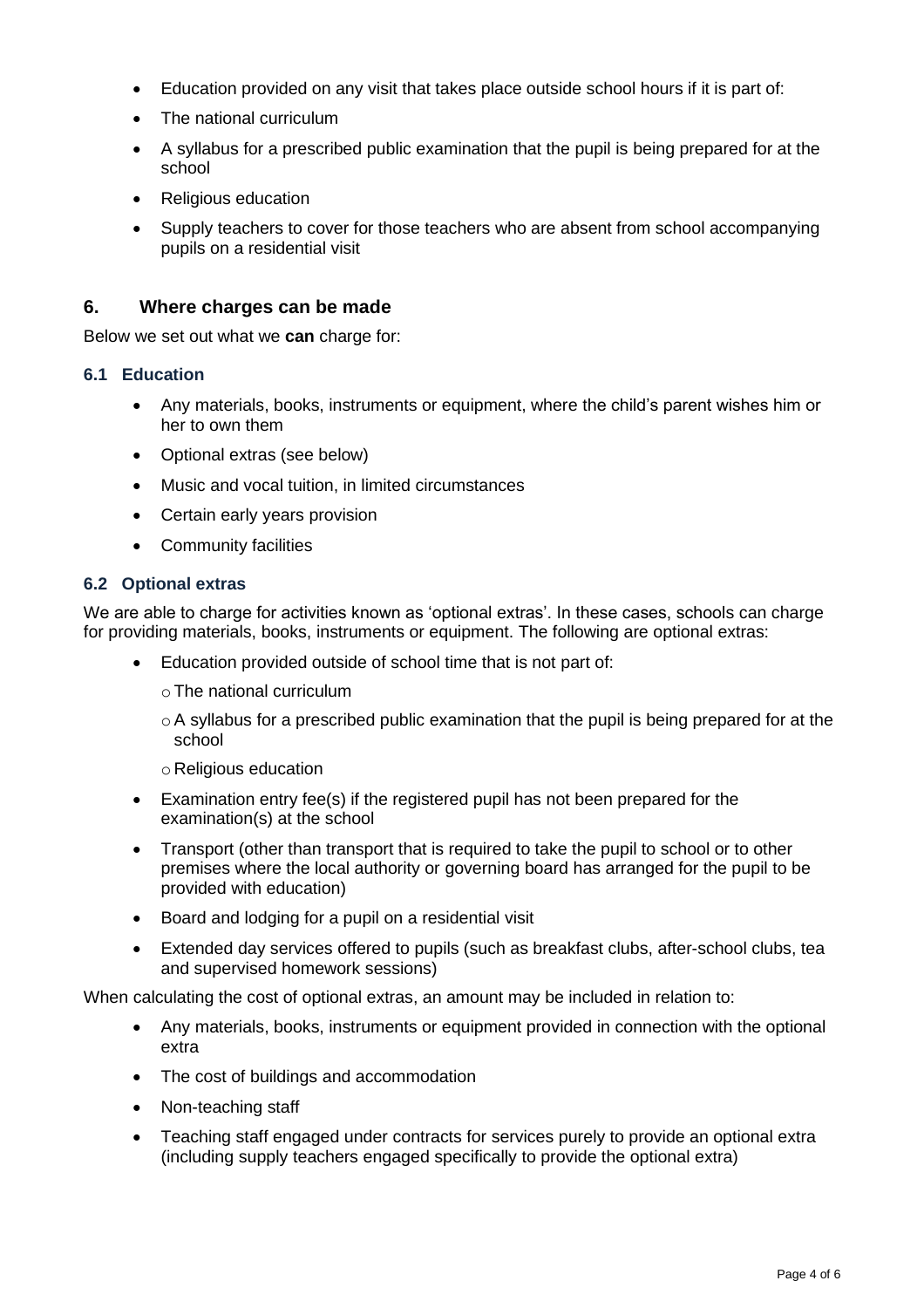• The cost, or an appropriate proportion of the costs, for teaching staff employed to provide tuition in playing a musical instrument, or vocal tuition, where the tuition is an optional extra

Any charge made in respect of individual pupils will not be greater than the actual cost of providing the optional extra activity, divided equally by the number of pupils participating.

Any charge will not include an element of subsidy for any other pupils who wish to take part in the activity but whose parents are unwilling or unable to pay the full charge.

In cases where a small proportion of the activity takes place during school hours, the charge cannot include the cost of alternative provision for those pupils who do not wish to participate.

Parental agreement is necessary for the provision of an optional extra which is to be charged for.

#### **6.3 Music tuition**

Schools can charge for vocal or instrumental tuition provided either individually or to groups of pupils, provided that the tuition is provided at the request of the pupil's parent.

Charges may not exceed the cost of the provision, including the cost of the staff giving the tuition.

Charges cannot be made:

- If the teaching is an essential part of the national curriculum
- If the teaching is provided under the first access to the Key Stage 2 instrumental and vocal tuition programme
- For a pupil who is looked after by a local authority

#### **6.4 Residential visits**

We can charge for board and lodging on residential visits, but the charge must not exceed the actual cost.

#### <span id="page-4-0"></span>**7. Voluntary contributions**

As an exception to the requirements set out in section 5 of this policy, the school is able to ask for voluntary contributions from parents to fund activities during school hours which would not otherwise be possible.

Some activities for which the school may ask parents for voluntary contributions include:

- School Trips
- Sporting Activities

#### **There is no obligation for parents to make any contribution, and no child will be excluded from an activity if their parents are unwilling or unable to pay**.

If the school is unable to raise enough funds for an activity or visit then it will be cancelled.